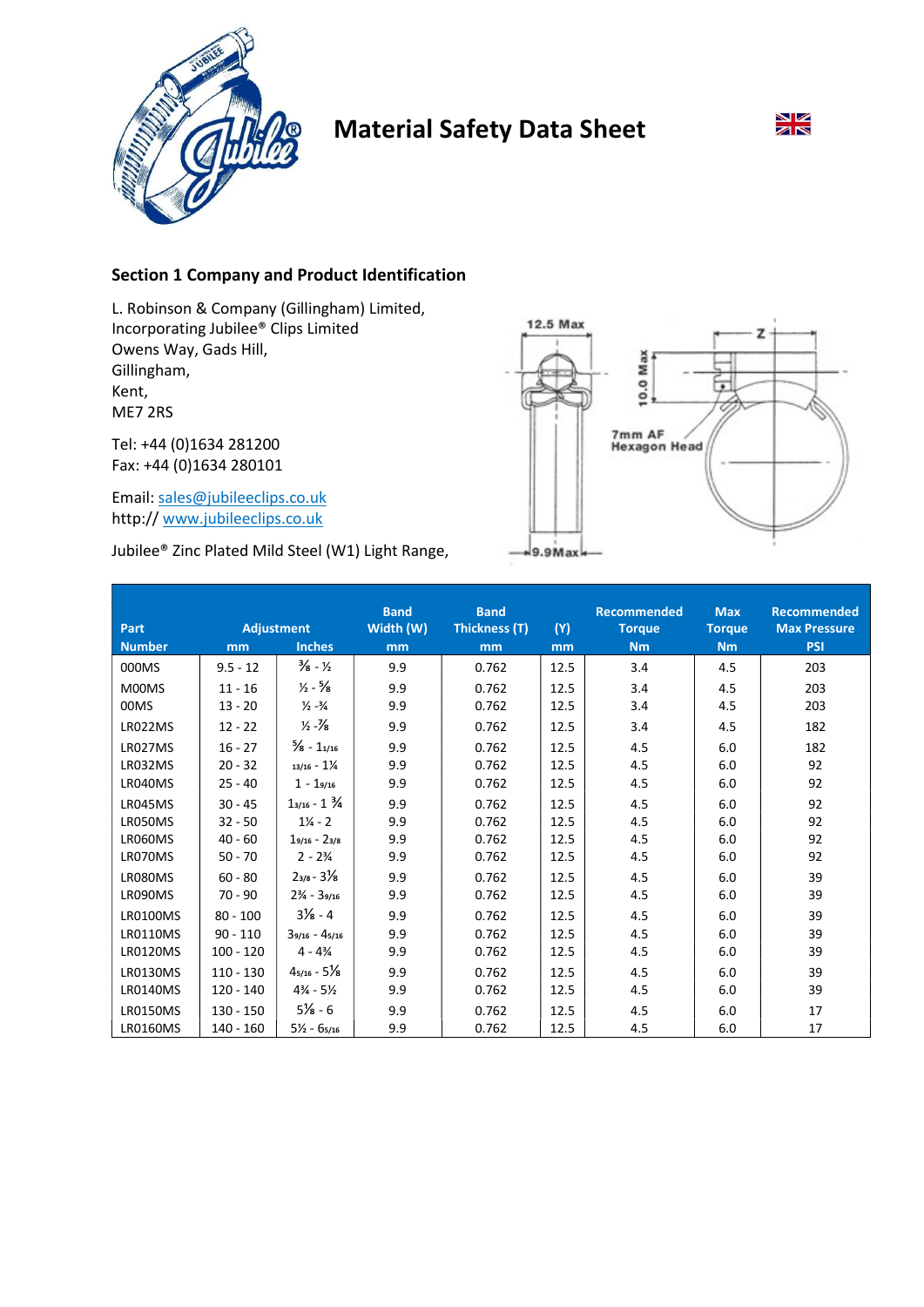# Section 2 Composition/Information on Ingredients

Composition/Information on constituents zinc coated iron alloy

| Carbon     | < 0.12%    |
|------------|------------|
| Silicon    | < 0.3%     |
| Manganese  | $< 1.66\%$ |
| Phosphorus | $< 0.02\%$ |
| Sulphur    | < 0.004%   |
| Chromium   | < 0.5%     |
| Aluminium  | > 0.02%    |

Zinc coat, Coating weight < 500g/m2

| > 99.6% by wt   |
|-----------------|
| $< 0.4\%$ by wt |
| < 0.003% by wt  |
|                 |

\*Sum of Pb and Cd

7mm AF Hex Fastening, CRVI free plating

#### Section 3 First Aid Measures

| Inhalation: | There are no specific symptoms associated with steel in the product forms. |
|-------------|----------------------------------------------------------------------------|
| Skin:       | There are no specific symptoms associated with steel in the product forms. |
| Eyes:       | Not applicable.                                                            |
| Ingestion:  | Not applicable.                                                            |

#### Section 4 Fire Fighting Measures

Non flammable

# Section 5 Handling and Storage

Store in a dry area

#### Section 6 Physical and Chemical Properties

| Colour:           | Metallic grey/sliver |
|-------------------|----------------------|
| Smell:            | None                 |
| Form/state:       | Solid                |
| Melting point:    | 1425 °C - 1540 °C    |
| Max service temp: | 426 °C               |
| Min service temp: | -45 $^{\circ}$ C     |
| Magnetism:        | 1500-2000 µ          |
| Resistance:       | $17.2 \mu\Omega$     |
| Density:          | 7.83 $g/cm^{3}$      |
|                   |                      |

## Section 7 Stability and Reactivity

| Stability:   | Stable in normal condition                                                    |
|--------------|-------------------------------------------------------------------------------|
| Reacts with: | Reacts with strong acids, and hydrogen is then one of the substances emitted. |
|              | Welding/flame cutting may produce Zinc Oxide fumes.                           |
|              | Corrosion Resistance: NSS (Neutral Salt Spray tests) 240 hours                |